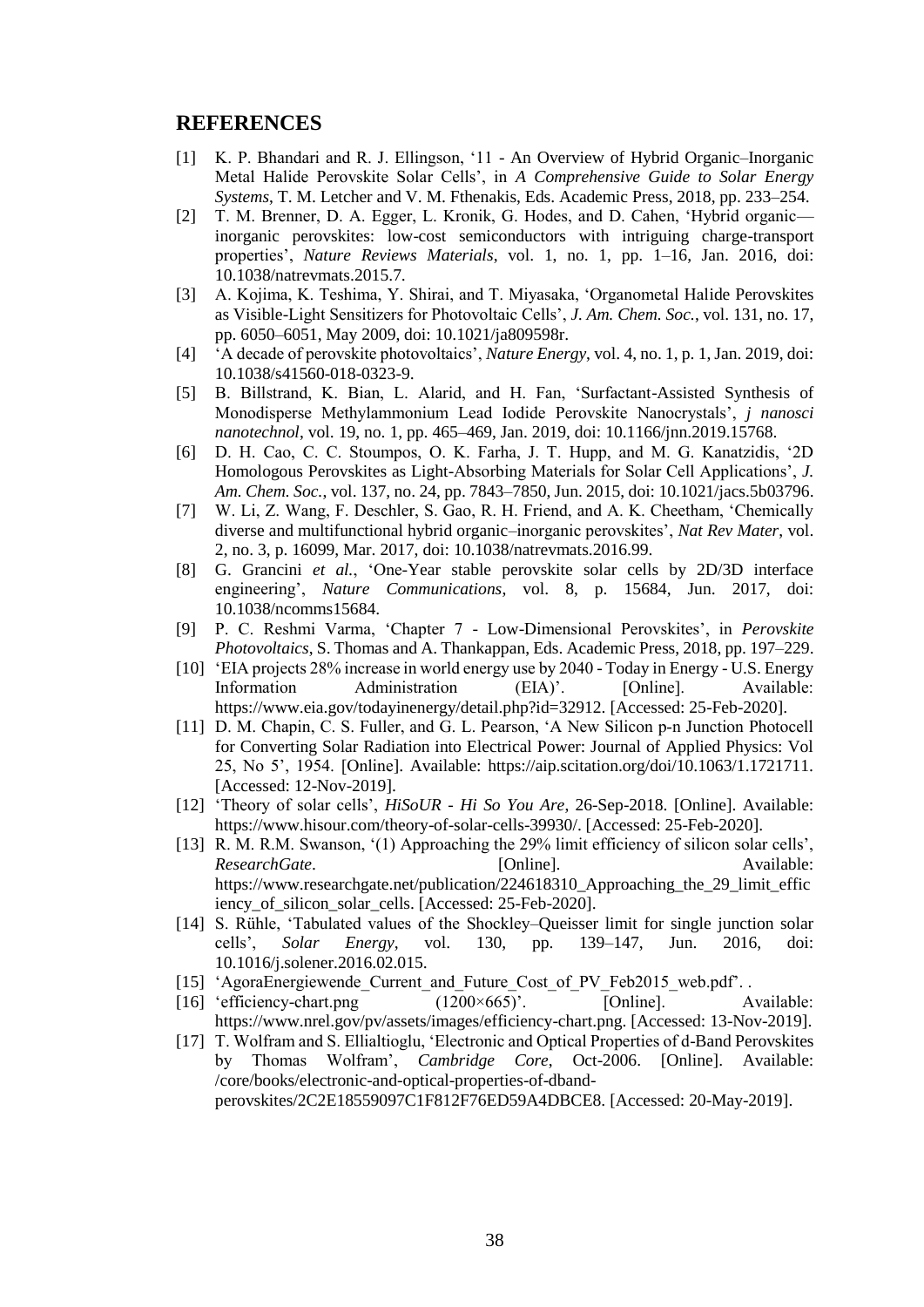- [18] N. F. Atta, A. Galal, and E. H. El-Ads, 'Perovskite Nanomaterials Synthesis, Characterization, and Applications', *Perovskite Materials - Synthesis, Characterisation, Properties, and Applications*, Feb. 2016, doi: 10.5772/61280.
- [19] N.-G. Park, 'Perovskite solar cells: an emerging photovoltaic technology', *Materials Today*, vol. 18, no. 2, pp. 65–72, Mar. 2015, doi: 10.1016/j.mattod.2014.07.007.
- [20] C. Li, X. Lu, W. Ding, L. Feng, Y. Gao, and Z. Guo, 'Formability of ABX3 (X = F, Cl, Br, I) halide perovskites', *Acta Crystallogr., B*, vol. 64, no. Pt 6, pp. 702–707, Dec. 2008, doi: 10.1107/S0108768108032734.
- [21] J. Berry *et al.*, 'Hybrid Organic-Inorganic Perovskites (HOIPs): Opportunities and Challenges', *Adv. Mater. Weinheim*, vol. 27, no. 35, pp. 5102–5112, Sep. 2015, doi: 10.1002/adma.201502294.
- [22] A. K. Cheetham and C. N. R. Rao, 'There's Room in the Middle', *Science*, vol. 318, no. 5847, pp. 58–59, Oct. 2007, doi: 10.1126/science.1147231.
- [23] 'Best Research-Cell Efficiencies'. National Renewable Energy Laboratory.
- [24] D. B. Mitzi, 'Solution-processed inorganic semiconductors', *J. Mater. Chem.*, vol. 14, no. 15, p. 2355, 2004, doi: 10.1039/b403482a.
- [25] Z. Xiao, Q. Dong, C. Bi, Y. Shao, Y. Yuan, and J. Huang, 'Solvent Annealing of Perovskite-Induced Crystal Growth for Photovoltaic-Device Efficiency Enhancement', *Adv. Mater.*, vol. 26, no. 37, pp. 6503–6509, Oct. 2014, doi: 10.1002/adma.201401685.
- [26] B. R. Sutherland, 'Perovskites: Between the Grains', *Joule*, vol. 2, no. 5, pp. 820–822, May 2018, doi: 10.1016/j.joule.2018.04.024.
- [27] W. Zhang *et al.*, 'Enhanced optoelectronic quality of perovskite thin films with hypophosphorous acid for planar heterojunction solar cells', *Nat Commun*, vol. 6, no. 1, p. 10030, Dec. 2015, doi: 10.1038/ncomms10030.
- [28] Z. Chu *et al.*, 'Impact of grain boundaries on efficiency and stability of organic-inorganic trihalide perovskites', *Nat Commun*, vol. 8, no. 1, p. 2230, Dec. 2017, doi: 10.1038/s41467-017-02331-4.
- [29] N. De Marco *et al.*, 'Guanidinium: A Route to Enhanced Carrier Lifetime and Open-Circuit Voltage in Hybrid Perovskite Solar Cells', *Nano Lett.*, vol. 16, no. 2, pp. 1009– 1016, Feb. 2016, doi: 10.1021/acs.nanolett.5b04060.
- [30] G. Liu *et al.*, 'Influence of the Organic Chain on the Optical Properties of Two-Dimensional Organic–Inorganic Hybrid Lead Iodide Perovskites', *ACS Appl. Electron. Mater.*, vol. 1, no. 11, pp. 2253–2259, Nov. 2019, doi: 10.1021/acsaelm.9b00466.
- [31] L. Dou *et al.*, 'Atomically thin two-dimensional organic-inorganic hybrid perovskites', *Science*, vol. 349, no. 6255, pp. 1518–1521, Sep. 2015, doi: 10.1126/science.aac7660.
- [32] Q. Xu, D. Yang, J. Lv, Y.-Y. Sun, and L. Zhang, 'Perovskite Solar Absorbers: Materials by Design', *Small Methods*, vol. 2, no. 5, p. 1700316, 2018, doi: 10.1002/smtd.201700316.
- [33] F. Brivio, K. T. Butler, A. Walsh, and M. van Schilfgaarde, 'Relativistic quasiparticle self-consistent electronic structure of hybrid halide perovskite photovoltaic absorbers', *Phys. Rev. B*, vol. 89, no. 15, p. 155204, Apr. 2014, doi: 10.1103/PhysRevB.89.155204.
- [34] Y. Han *et al.*, 'Degradation observations of encapsulated planar CH3NH3PbI3 perovskite solar cells at high temperatures and humidity', *J. Mater. Chem. A*, vol. 3, no. 15, pp. 8139–8147, Mar. 2015, doi: 10.1039/C5TA00358J.
- [35] H. Zhang *et al.*, 'Improved Performance of Perovskite Light-Emitting Diodes by Dual Passivation with an Ionic Additive', *ACS Appl. Energy Mater.*, p. acsaem.9b00186, Apr. 2019, doi: 10.1021/acsaem.9b00186.
- [36] I. Poli, S. Eslava, and P. Cameron, 'Tetrabutylammonium cations for moisture-resistant and semitransparent perovskite solar cells', *Journal of Materials Chemistry A*, vol. 5, no. 42, pp. 22325–22333, 2017, doi: 10.1039/C7TA06735F.